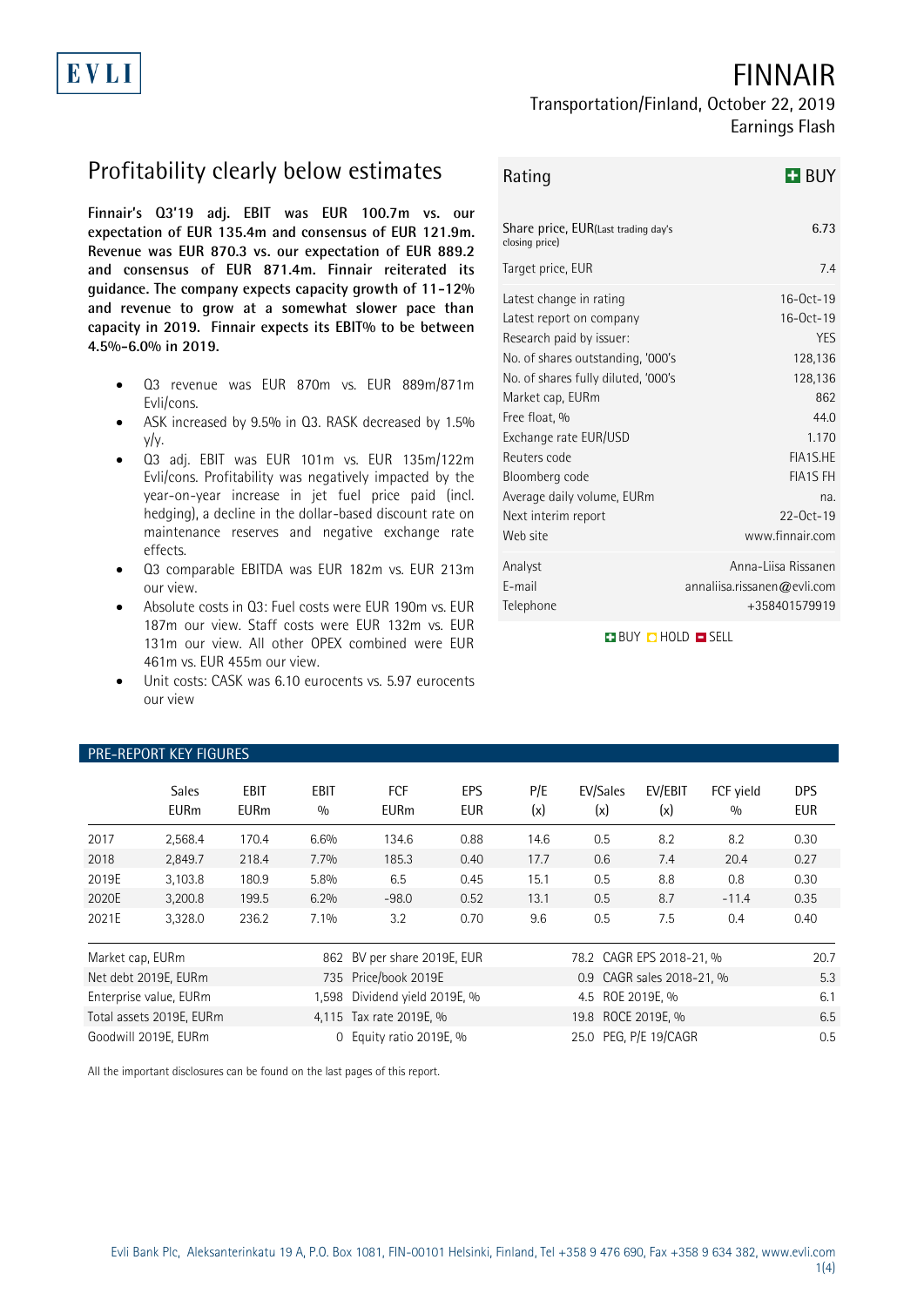#### Important Disclosures

Evli Research Partners Plc ("ERP") uses 12-month target prices. Target prices are defined by utilizing analytical techniques based on financial theory including (but not limited to) discounted cash flow analysis and comparative valuation. The selection of valuation methods depends on different circumstances. Target prices may be altered on the basis of new information coming to light in the underlying company or changes in interest rates, changes in foreign exchange rates, other securities prices or market indices or outlook for the aforementioned factors or other factors that may change the conditions of financial markets. Recommendations and changes by analysts are available at [Analysts' recommendations and ratings revisions](https://research.evli.com/JasperAllModels.action?authParam=key;461&authParam=x;G3rNagWrtf7K&authType=3). Investment recommendations are defined as follows: Target price compared to share price Recommendation<br> $\leq 10\%$  $\langle 5, 10, 10 \rangle$  SELL<br>  $\langle -10, 6, 10 \rangle$  SELL<br>  $\langle 10, 10, 10 \rangle$  $-10 - (+10) \%$  HOLD<br>> 10 % BUY  $> 10\%$ ERP's investment recommendation of the analyzed company is updated at least 2 timer per year. 60% 53% 50% 39% 40% 30%  $20%$ 8% 10% 0% Sell Hold Buy

The graph above shows the distribution of ERP's recommendations of companies under coverage in 1st of February 2019. If recommendation is not given, it is not mentioned here.

#### Name(s) of the analyst(s): Rissanen

This research report has been prepared by Evli Research Partners Plc ("ERP" or "Evli Research"). ERP is a subsidiary of Evli Bank Plc. Production of the investment recommendation has been concluded on [16.10.2019, 8:45]. This report has been published on [22.10.2019, 9:25].

None of the analysts contributing to this report, persons under their guardianship or corporations under their control have a position in the shares of the company or related securities.

The date and time for any price of financial instruments mentioned in the recommendation refer to the previous trading day's closing price(s) unless otherwise stated in the report.

Each analyst responsible for the content of this report assures that the expressed views accurately reflect the personal views of each analyst on the covered companies and securities. Each analyst assures that (s)he has not been, nor are or will be, receiving direct or indirect compensation related to the specific recommendations or views contained in this report.

Companies in the Evli Group, affiliates or staff of companies in the Evli Group, may perform services for, solicit business from, hold long or short positions in, or otherwise be interested in the investments (including derivatives) of any company mentioned in the publication or report.

Neither ERP nor any company within the Evli Group have managed or co-managed a public offering of the company's securities during the last 12 months prior to, received compensation for investment banking services from the company during the last 12 months prior to the publication of the research report.

ERP may pursue an assignment from the issuer(s) of the financial instruments mentioned in the recommendation or this report. These assignments may have a limited economic or financial impact on ERP and/or Evli. Under such assignments ERP may perform services including, but not limited to, arranging investor meetings or –events, investor relations communication advisory and production of research material.

ERP has signed an agreement with the issuer of the financial instruments mentioned in the recommendation, which includes production of research reports. This assignment has a limited economic and financial impact on ERP and/or Evli. Under the assignment ERP performs services including, but not limited to, arranging investor meetings or –events, investor relations communication advisory and production of research material.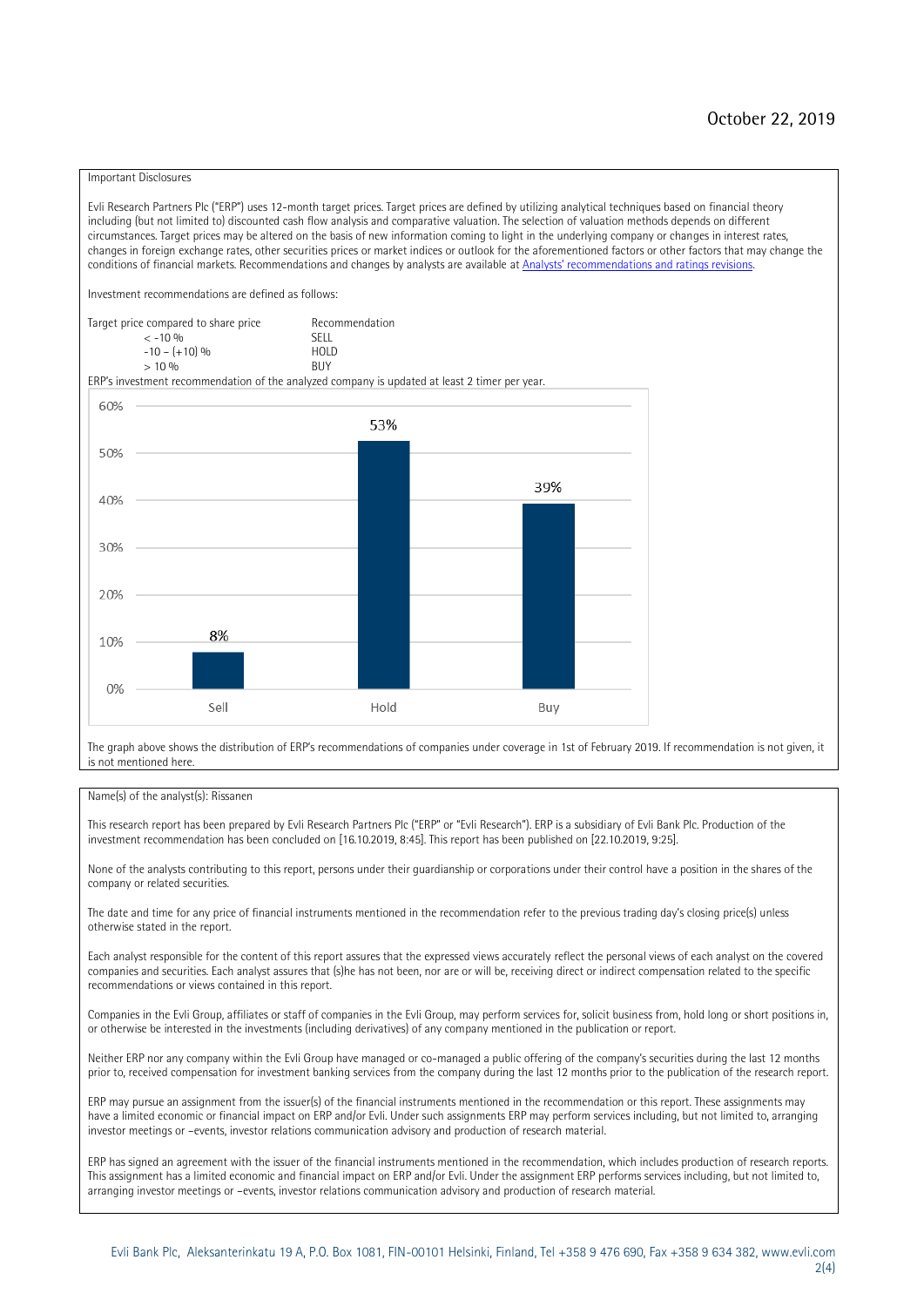ERP or another company within the Evli Group does not have an agreement with the company to perform market making services. For the prevention and avoidance of conflicts of interests with respect to this report, there is an information barrier (Chinese wall) between Investment Research and Corporate Finance units concerning unpublished investment banking services to the company. The remuneration of the analyst(s) is not tied directly or indirectly to investment banking transactions or other services performed by Evli Bank Plc or any company within Evli Group.

This report has not been disclosed to the company prior to its dissemination.

This report is provided and intended for informational purposes only and may not be used or considered under any circumstances as an offer to sell or buy any securities or as advice to trade any securities.

This report is based on sources ERP considers to be correct and reliable. The sources include information providers Reuters and Bloomberg, stock-exchange releases from the companies and other company news, Statistics Finland and articles in newspapers and magazines. However, ERP does not guarantee the materialization, correctness, accuracy or completeness of the information, opinions, estimates or forecasts expressed or implied in the report. In addition, circumstantial changes may have an influence on opinions and estimates presented in this report. The opinions and estimates presented are valid at the moment of their publication and they can be changed without a separate announcement. Neither ERP nor any company within the Evli Group are responsible for amending, correcting or updating any information, opinions or estimates contained in this report. Neither ERP nor any company within the Evli Group will compensate any direct or consequential loss caused by or derived from the use of the information represented in this publication.

All information published in this report is for the original recipient's private and internal use only. ERP reserves all rights to the report. No part of this publication may be reproduced or transmitted in any form or by any means, electronic, mechanical, photocopying, recording or otherwise, or stored in any retrieval system of any nature, without the written permission of ERP.

This report or its copy may not be published or distributed in Australia, Canada, Hong Kong, Japan, New Zealand, Singapore or South Africa. The publication or distribution of this report in certain other jurisdictions may also be restricted by law. Persons into whose possession this report comes are required to inform themselves about and to observe any such restrictions.

Evli Bank Plc is not registered as a broker-dealer with the U. S. Securities and Exchange Commission ("SEC"), and it and its analysts are not subject to SEC rules on securities analysts' certification as to the currency of their views reflected in the research report. Evli Bank is not a member of the Financial Industry Regulatory Authority ("FINRA"). It and its securities analysts are not subject to FINRA's rules on Communications with the Public and Research Analysts and Research Reports and the attendant requirements for fairness, balance and disclosure of potential conflicts of interest. This research report is only being offered in U.S. by Auerbach Grayson & Company, LLC (Auerbach Grayson) to Major U.S. Institutional Investors and is not available to, and should not be used by, any U.S. person or entity that is not a Major U.S. Institutional Investor. Auerbach Grayson is a broker-dealer registered with the U.S. Securities and Exchange Commission and is a member of the FINRA. U.S. entities seeking more information about any of the issuers or securities discussed in this report should contact Auerbach Grayson. The securities of non-U.S. issuers may not be registered with or subject to SEC reporting and other requirements.

ERP is not a supervised entity but its parent company Evli Bank Plc is supervised by the Finnish Financial Supervision Authority.